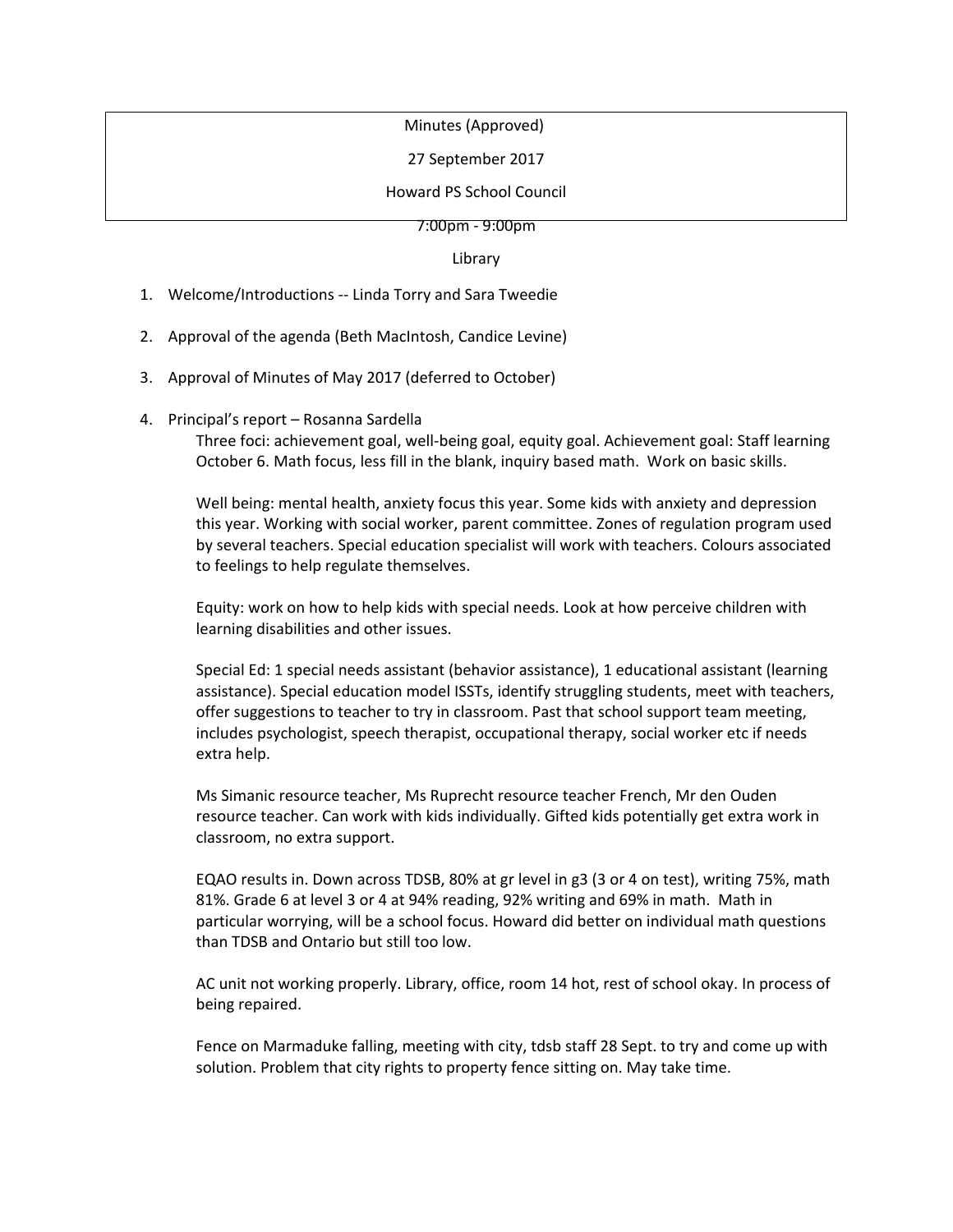STEAM school officially now. More focus in classroom. Teachers lunch and learn on info drive, digital leads Mme Rachadi getting training. Ms Simanic already taken training. Dash and Dot workshops, google workshops. New STEAM space on second floor for classes to come and work on. Set up challenges, self-propelled car, balloons, strings, tape, straws. Tallest tower with solo cups. Cleaned up storage rooms over summer for new steam equipment.

New slide in on playground. Two bikes fixed for kindy areas. Howard PS on twitter now, follow us @HowardJrPs

5. Financial Update – Sara Tweedie

Draft Actuals. Doing well. Reserve around 9000 (may be 7000, some spending may not be out from June). Revenue 4 big: Fall Fete, QSP, Pizza Lunch, Dance a thon. Spending mostly on committees.

6. Overview of Committees and How to get Involved Arts Council (Candice Levine): murals in school, take kids to performances, show performances in school. Musical year so juniors will help build sets

STEAM (Liz Phillips): Last year first inaugural year. Ran STEAM night, worked with tech club and Mme Rachadi. Tech club for grades 1-6 afterschool. Rube Goldberg machine.

Tech (Dorothy Chen): gets the equipment to support other programs. Make sure enough computers, mobile carts of chrome books and ipads. Will build on that. Bought 5 dots and dash robots last year.

Environment (Leslie Smeaton, Alli McColl, Mme Maitland, Mme Durrant) Platinum status for eco-school. Earth Buddies.

Sports (Kathy Narraway). Support in class purchases, extracurriculars/clubs. DPA materials (daily physical activity to be done every day there's no gym). Pay for busses for track meets. Bought kids yoga mats for phys ed.

## Nutrition Committee (Zoe Traiforos)

Healthy snack evening, rainy day kits for gym, cookie fundraiser for new fridge and stove for common kitchen. Water bottle refill station all done last year. This year focus on lunchroom, kids not eating their lunch.

Mental Health and Well-being Committee (Alli McColl)

Did teacher survey in spring. Will work with admin on this year's plan. Want to improve mental health and well being of kids. Last year bought friendship/anti-bullying bench to be installed, provided equipment for classrooms (headphones, fidget tools, etc).

## Music (Ms Jonas)

Choir for grades 3, 4-6. Performing at Marlies game. Opera tickets. Need a new Opera ticket organizer as Ines Colabrese graduating out. Tickets for dress rehearsals, 3-4 operas a year at COC. Will go out on the blog. Have volunteers for choirs but could use more. Have a director for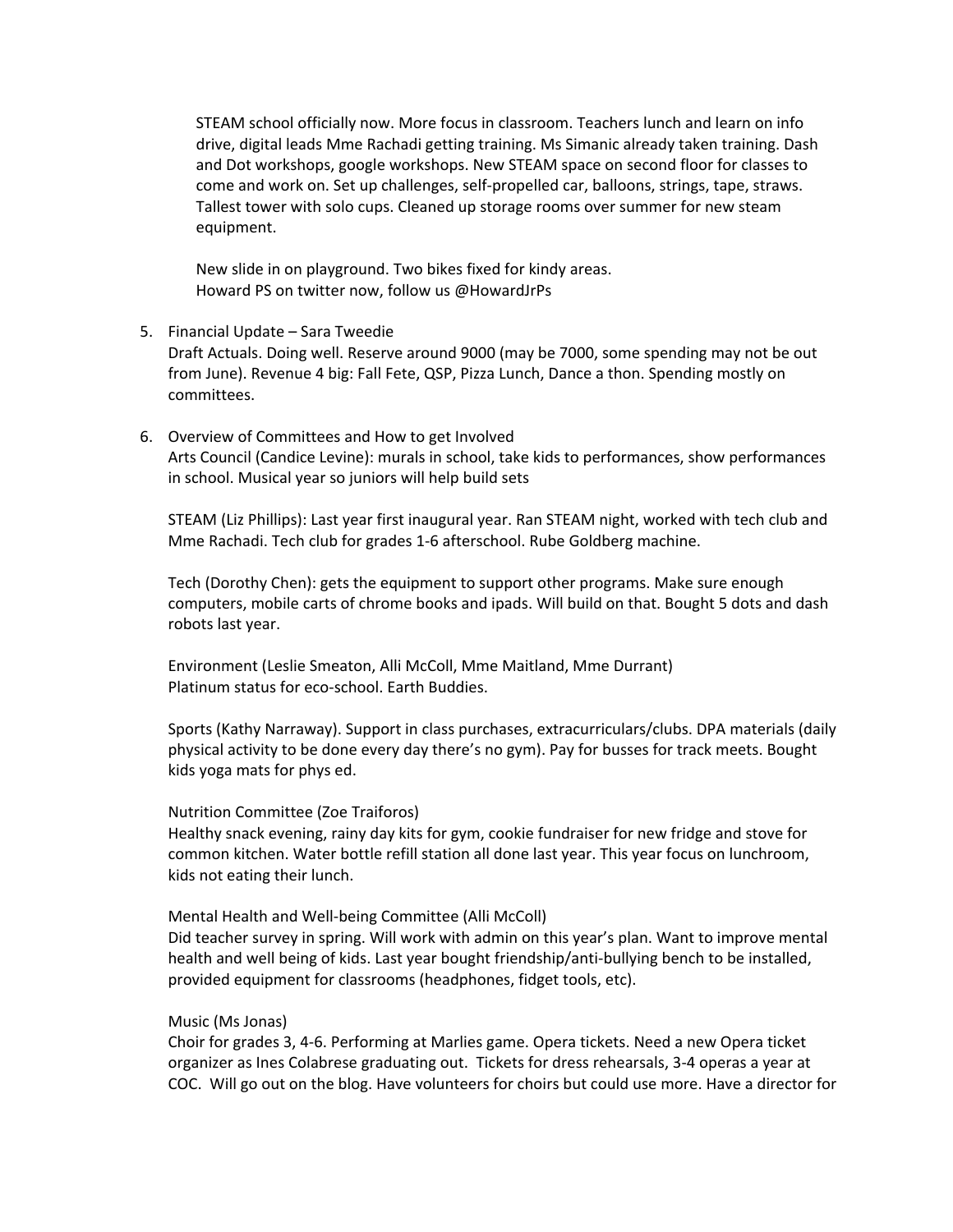musical Aristocats. Need a producer or will have to scale back considerably. Will do Kiwanis festival in spring. Need a volunteer to do Marlies tickets organization.

Parent Question on lunch, can kids get longer to eat? Looking at all the options. Nutrition committee looking at new system, more volunteers for supervision etc. Details in October meeting (ZT)

Howard Happenings, need someone new. Zoe Traiforos headed the HH for past years but focusing on nutrition. School paper. Art kids do, what's going on in school, what's going on in school council, extra curriculars. Roughly 12 pages. Had arts/poetry competition in spring. Talk to ZT if interested in helping.

Charitable Donation issue, will be discuss in October meeting. Will make sure its on the blog before the October meeting. Do we want to do a donation? How should it work? Put a process in place. Kathy Narraway proposal to limit amount, have kids choose charity etc.

Parent question: Can draft minutes go out sooner, within few days of meeting. Yes.

7. School Council Executive Elections Co-chairs (2) Vice-chair Treasurer Secretary New executive by acclamation: Sara Tweedie, Heath Feldman, Michelle McBride, Marcela Saitua, Laura Boudreau

Small Budget Committee (5): Eriskay Lisken, Alexandra Dean, Zoe Traiforos, Heath Feldman, Kathy Narraway, Carl Burton

Ward 7 Reps (2): Sina Zapfe, Marcela Saitua

We thank Linda Torry, Tory Millar, Jana Jedlovska and Zoe Traiforos for their service on the executive committee.

8. Fall Fete Update – Nancy Collett

Three co-chairs. October 14<sup>th</sup>. Looking for volunteers. Second games coordinator. Move silent auction to spring. Part of spring social. Instead of book sale will collect kids books for refugees. Maker kids will have room. Slime making table. STEAM table?

Could we sell Howard water bottles? Imprint company used by Parkdale PS.

May see fall fete money decrease with silent auction in spring, not same numbers come out.

9. Chess Club Funding Request

Gr2-3 meet in fall, 4-6 in spring Request for 2200, pays for chess master, competition fees. Motion approved by Zoe Traiforos, seconded by Alli McColl. Passed.